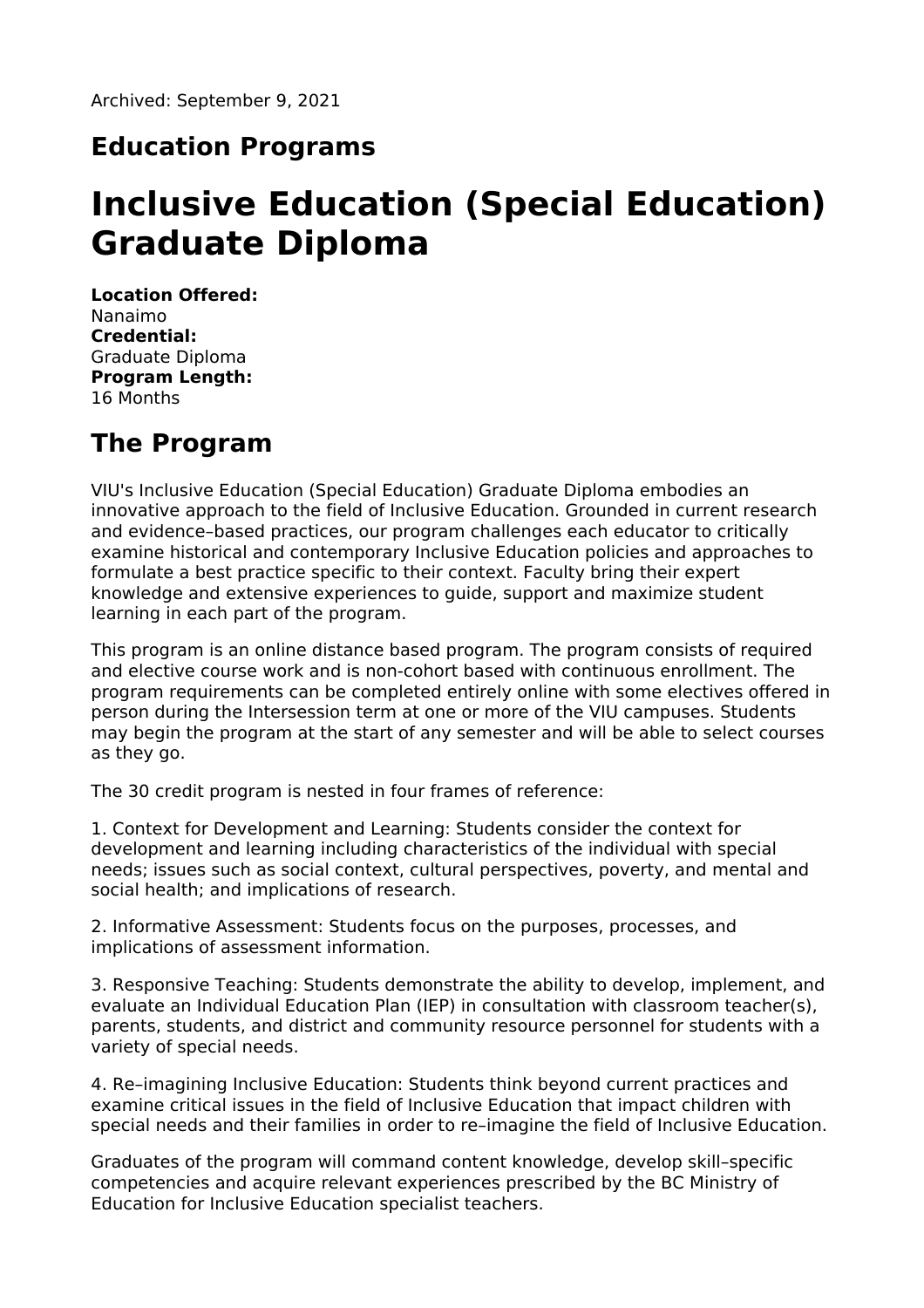The Inclusive Education (Special Education) Graduate Diploma program is offered as a flexible model for practicing teachers. As a continuous intake program, students will be able to complete the program at their own pace, and once completed are eligible to apply to ladder into the Master of Education in Special Education where they will complete three more courses in order to qualify for the Master of Education in Special Education degree.

# **Program Outline**

### **Graduate Diploma Planning**

Given the flexible model of the program, students should consult with the Program Coordinator to discuss their plan to satisfy the graduate diploma requirements, including the option to apply to ladder into the Master of Education in Special Education program.

### **Graduate Diploma Requirements**

To be granted the Inclusive Education (Special Education) Graduate Diploma (IEGD), students must meet the following requirements.

#### **Total Requirements**

Students must complete a **minimum of 30 credits** comprised of 24 required credits and a minimum of 6 elective credits.

#### **Required Courses**

Students must complete the following:

- GDSE 583 (Social and Emotional Development)
- GDSE 584 (Assistive Technology and UDL: Foundations & Exemplary Practices)
- GDSE 585 (Collaborative Planning for Student Success)
- GDSE 591 (Literacy and Numeracy in Inclusive Education)
- GDSE 594 (Learning Disabilities)
- GDSE 620 (Introduction to Inclusive Education (Special Education))
- GDSE 692 (Individual Intervention Planning)\*
- GDSE 693 (Individual Assessment)\*

\*GDSE 692 plus GDSE 693 are equivalent to the former GDSE 592 course.

#### **Elective Courses**

Students must complete a minimum of 6 credits by taking at least two of the following:

- GDSE 582 (Special Topics: Investigation of Practice)
- GDSE 586 (Gifted Learners Investigation of Practice)
- GDSE 587 (Developing Functional Curricula)
- GDSE 588 (Fetal Alcohol Spectrum Disorders: Investigation of Practice)
- GDSE 589 (Autism Spectrum Disorders: Investigation of Practice)
- GDSE 590 (Conference Related Special Project)\*\*
- GDSE 593 (Planning for Inclusion: Differentiation)
- GDSE 595 (Working with High Risk, Marginalized, and Vulnerable Youth)